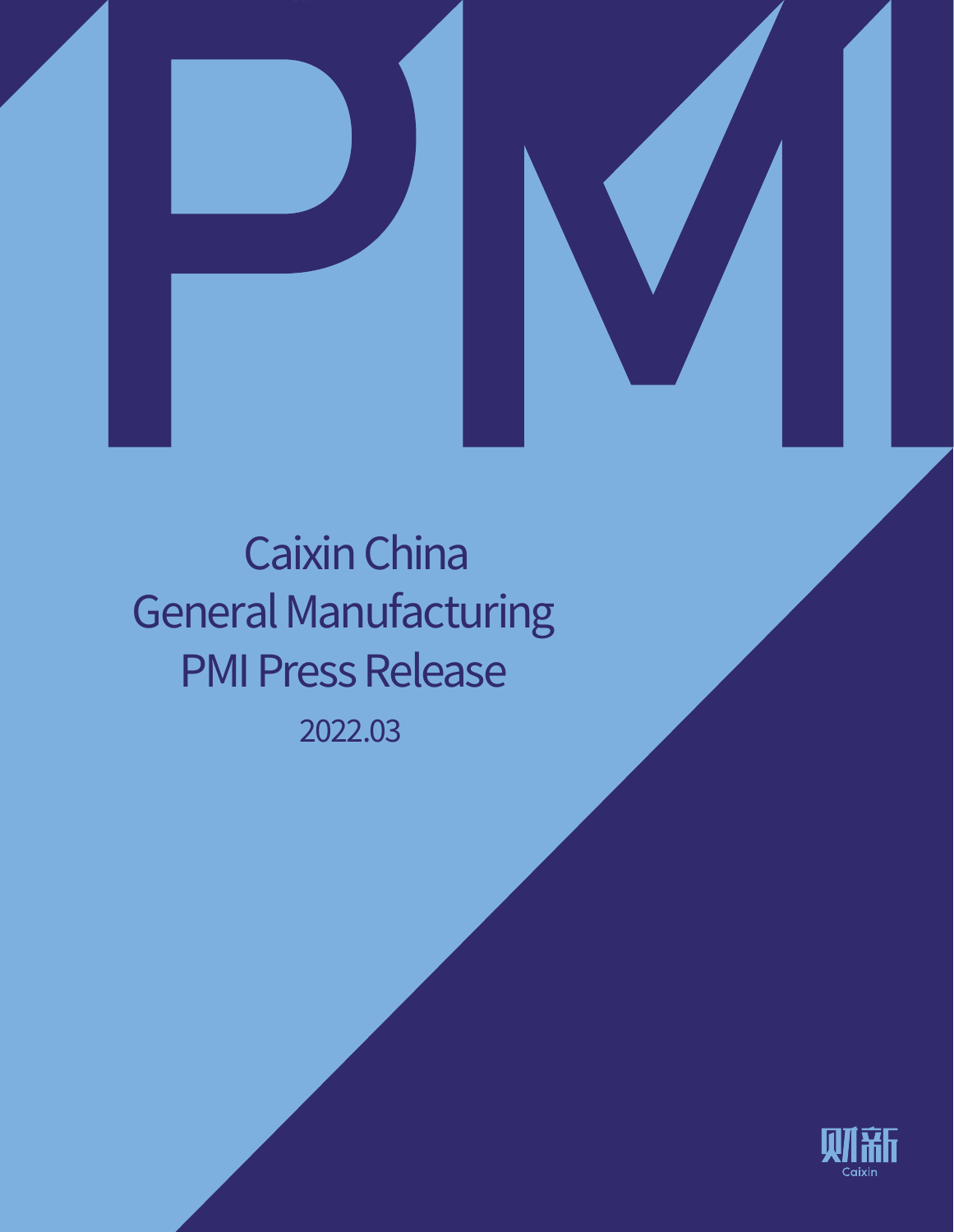# **Caixin China General Manufacturing PMI™**

## Manufacturing performance dampened by latest COVID-19 wave in March

The introduction of tighter restrictions to contain the spread of the latest wave of COVID-19 in China weighed heavily on manufacturing performance in March. Companies registered the quickest falls in output and new business since the initial onset of the pandemic in February 2020, with restrictions around mobility also leading to a steeper deterioration in supplier performance. Cost pressures meanwhile intensified, with input costs and output charges both rising at the sharpest rates for five months. The ongoing disruption to business operations, rising costs and recent invasion of Ukraine all weighed on business confidence for the year ahead, which slipped to a three-month low in March.

The headline seasonally adjusted *Purchasing Managers' Index™ (PMI™)* – a composite indicator designed to provide a single-figure snapshot of operating conditions in the manufacturing economy – fell from 50.4 in February to 48.1 in March, to signal a renewed deterioration in business conditions. Though modest overall, the pace of decline was the quickest seen since February 2020.

The drop in the headline PMI was partly driven by a renewed and solid fall in production at Chinese manufacturing firms in March. Furthermore, the rate of contraction was the steepest seen for 25 months. Companies frequently mentioned that the measures to contain the spread of COVID-19 had disrupted operations, supply and dampened customer demand.

New orders likewise fell at the sharpest rate since February 2020 in March. Companies commented that both domestic and foreign demand had waned, with new export business declining at the fastest pace for 22 months. The pandemic, and difficulties shipping items to clients, as well as greater market uncertainty due to the Ukraine war had dampened sales, according to panellists.

Disruption to business operations and logistics due to containment measures led to a further deterioration in average supplier performance. Notably, the rate at which delivery times increased was the fastest since last October.

Higher COVID-19 case numbers and increased restrictions also added pressure to capacities, as backlogs of work rose slightly for the second month in a row. This was despite a marginal increase in staffing levels.

Greater market uncertainty and lower sales led firms to cut back on their purchasing activity, though the rate of contraction was only marginal. At the same time, stocks of both inputs and finished goods fell as firms made greater usage of current inventories amid softer demand conditions. There were also reports that high purchasing costs had contributed to greater utilisation of current stocks.

Overall input costs rose at a sharp and accelerated pace in March, with the rate of inflation hitting a five-month high. Firms sought to pass on additional expenses to clients in the form of higher selling prices. The rate of charge inflation was the quickest since last October and solid overall.

Business expectations regarding future output waned to a three-month low in March. Companies cited a number of headwinds to the outlook, most notably, uncertainty relating to the pandemic, the war in Ukraine and steep rises in costs. Optimism was generally attributed to company expansion plans and hopes that global economic conditions will strengthen as the pandemic recedes.

#### **China General Manufacturing PMI**



Key findings:

Production falls at quickest rate for just over two years amid tighter pandemic restrictions

Steep declines in total new work and foreign demand

Suppliers' delivery times worsen, cost pressures intensify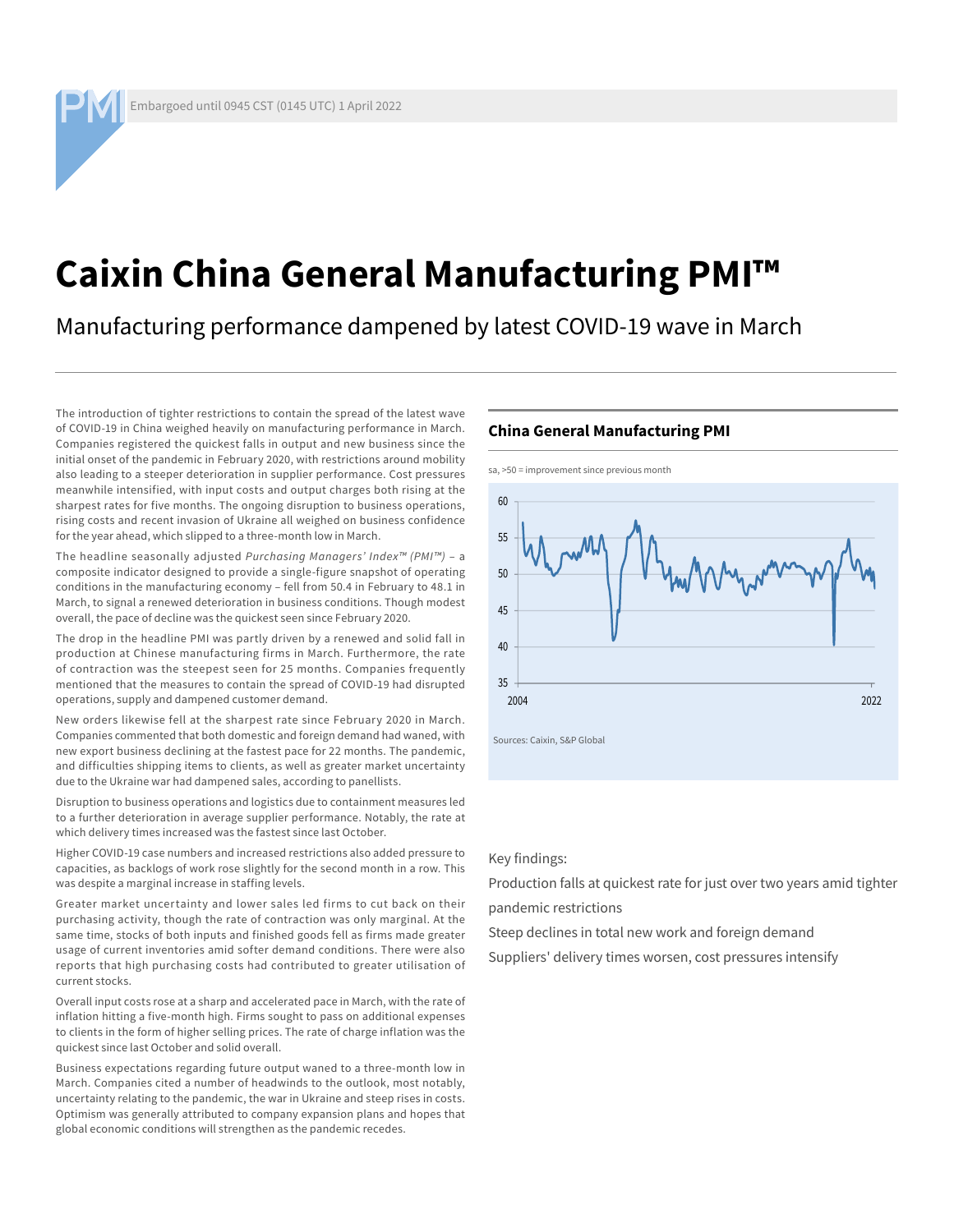#### **New Export Orders Index**



#### **Employment Index**



Commenting on the China General Manufacturing PMI™ data, Dr. Wang Zhe, Senior Economist at Caixin Insight Group said:

*"The Caixin China General Manufacturing PMI came in at 48.1 in March, down from 50.4 the previous month. The index fell to its lowest since February 2020 amid the new wave of Covid-19 flare-ups.*

*"In the manufacturing sector, both supply and demand shrank. In March, Covid-19 flared up in several regions across China, disrupting manufacturing supply chains and impacting production. Market demand weakened, especially for consumer goods. In March, both the gauges of output and total new orders came in at the lowest levels since February 2020. Overseas demand fell sharply, and global transportation conditions deteriorated. The gauge for new export orders hit its lowest in 22 months in March.*

*"The job market improved marginally in March. The employment gauge climbed into positive territory for the first time since July 2021, though the rate of expansion was limited. Some enterprises said they added new employees, while some reported a suspension of recruitment due to the impact of the epidemic.*

*"Inflationary pressures increased. The war between Russia and Ukraine and subsequent sanctions against the former disrupted supply chains and largely pushed up commodity prices. The measures of both input costs and output prices rose to five-month highs in March. The growth in prices of energy and metals was relatively steep, with the high cost partly passed on to downstream producers.*

*"Manufacturing enterprises' quantity of purchases decreased, deliveries took longer. Affected by the epidemic, the measure of suppliers' delivery times fell further in contractionary territory, indicating longer delivery times in March. Due to the weak supply and demand, manufacturing enterprises reduced their purchases of raw materials, with the measure of quantity of purchases* 

*falling into negative territory. Stocks of finished goods and purchased items also fell.*

*"Manufacturers still held on to a positive outlook for their businesses. Surveyed entrepreneurs remained confident that authorities would get the domestic epidemic under control. However, the degree of their optimism was limited. The measure of future output expectations in March was over 2 points lower than its long-term average.*

*"Overall, impacted by factors including the Covid-19 outbreaks in multiple parts of China, manufacturing activity largely weakened in March. Supply contracted. Demand was also under pressure, and external demand worsened. The job market was more or less stable. Inflationary pressure continued to rise. And market optimism weakened.*

*"At present, China is facing the most severe wave of outbreaks since the beginning of 2020. Meanwhile, uncertainty increased abroad. The prospect of the war between Russia and Ukraine is uncertain, and the commodity market convulsed. A variety of factors resonate, aggravating the downward pressure on China's economy and underscoring the risk of stagflation.* 

*"Policymakers are facing double challenges of "precision" — improving the level of precision of epidemic control measures, to strike a balance between maintaining the normal order of production and life and guarding safety and health of the people; ensuring fiscal policy and monetary policy are implemented precisely. Policymakers should care about vulnerable groups, enhancing supports for key industries and small and micro businesses, to stabilize market expectations."*